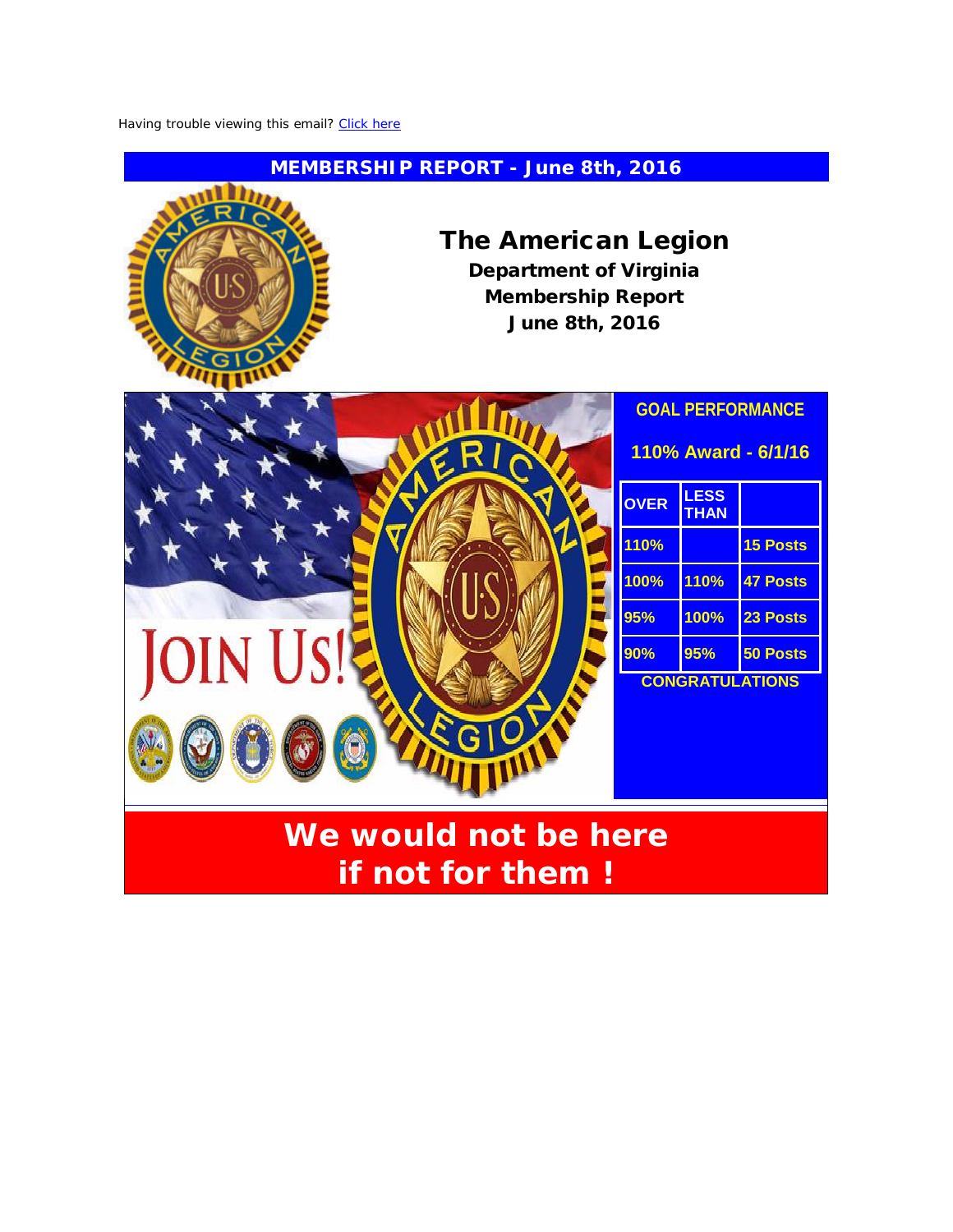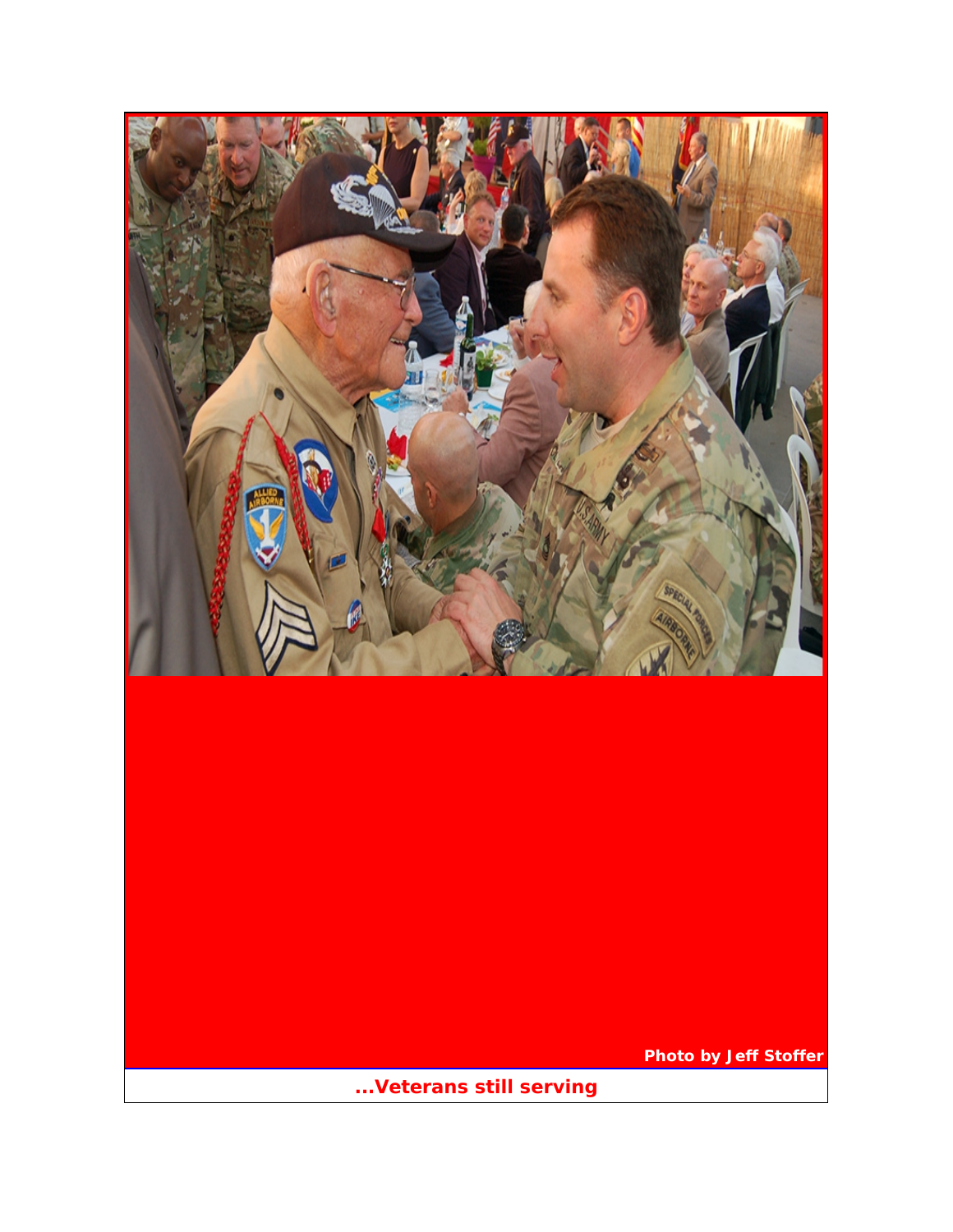Bob Nooby, who jumped in Normandy with the 101st Airborne Division on D-Day, connects with Claudiu Oltean, a Special Forces jumpmaster who grew up lacking freedom in Romania before he came to the United States to serve in the U.S. Army.

**[Read the complete story here.](http://r20.rs6.net/tn.jsp?f=001usTWRMHz0inQZ4pO9pUPeX7fe06uzzNOY-HQeWSxnoxlXL1Bkbj0ry47rzNZeA6Qc5DoDOsDkWHrTku_fwdfp4Blxw2BXaRr8llzu7cR-jxtwlUD48IxHC_LaRmTcKfbLRFsTZy76YBe-NcxI8DWMgR6iNczn2D8AUcuEZAR5dAsRlhCTee-_7V0EAbum3zpu_0hM-ubkZeNQMym7hsY5Ra08G5ve0LE17MDC_ovCjo=&c=1h8WDZm-KTRwIOLhXcFFsUd6h18G7IDSeXp2P9URKkZS80KWAC-HpQ==&ch=AtX6VZs0_7fxWV9VB8LREADMF9MTrjPIJ1dNvEvGWqyH6a0S1S9-LQ==)**

## **VETERANS STILL SERVING....**

Renewals continue to slightly surpass prior years New Members behind prior years



## **RENEWALS - this week**

The Eastern Region led turning in 14 renewals followed by the Northern Region with 9 renewals and the Western Region with 5.

Please contact your members and renew those that have not done so. **GREAT JOB ALL !**

## **NEW MEMBERS -** this week

The Eastern Region turned in 6 new members followed by the Northern Region turning in 5 New Members.



# MARKET PENETRATION behind the prior two years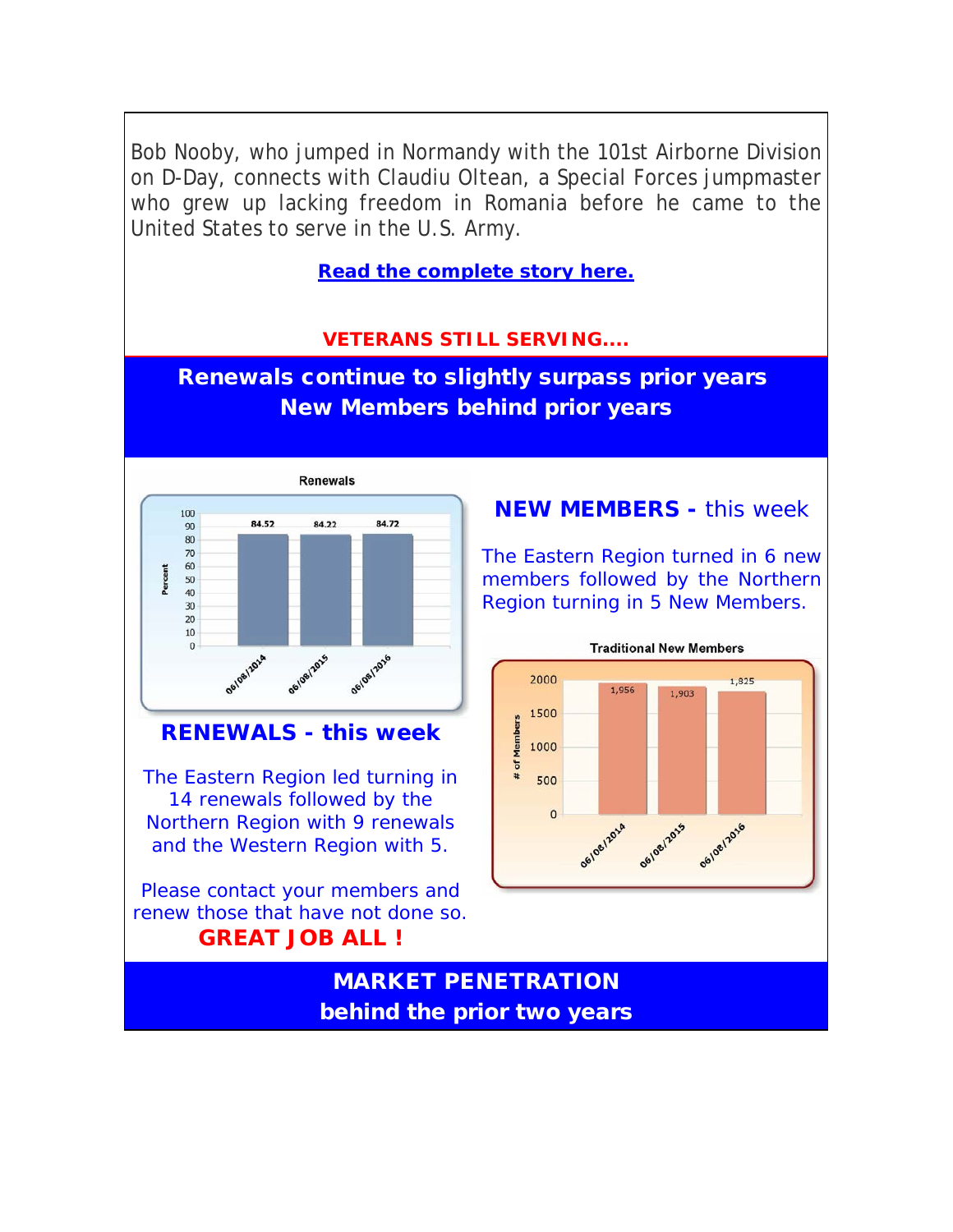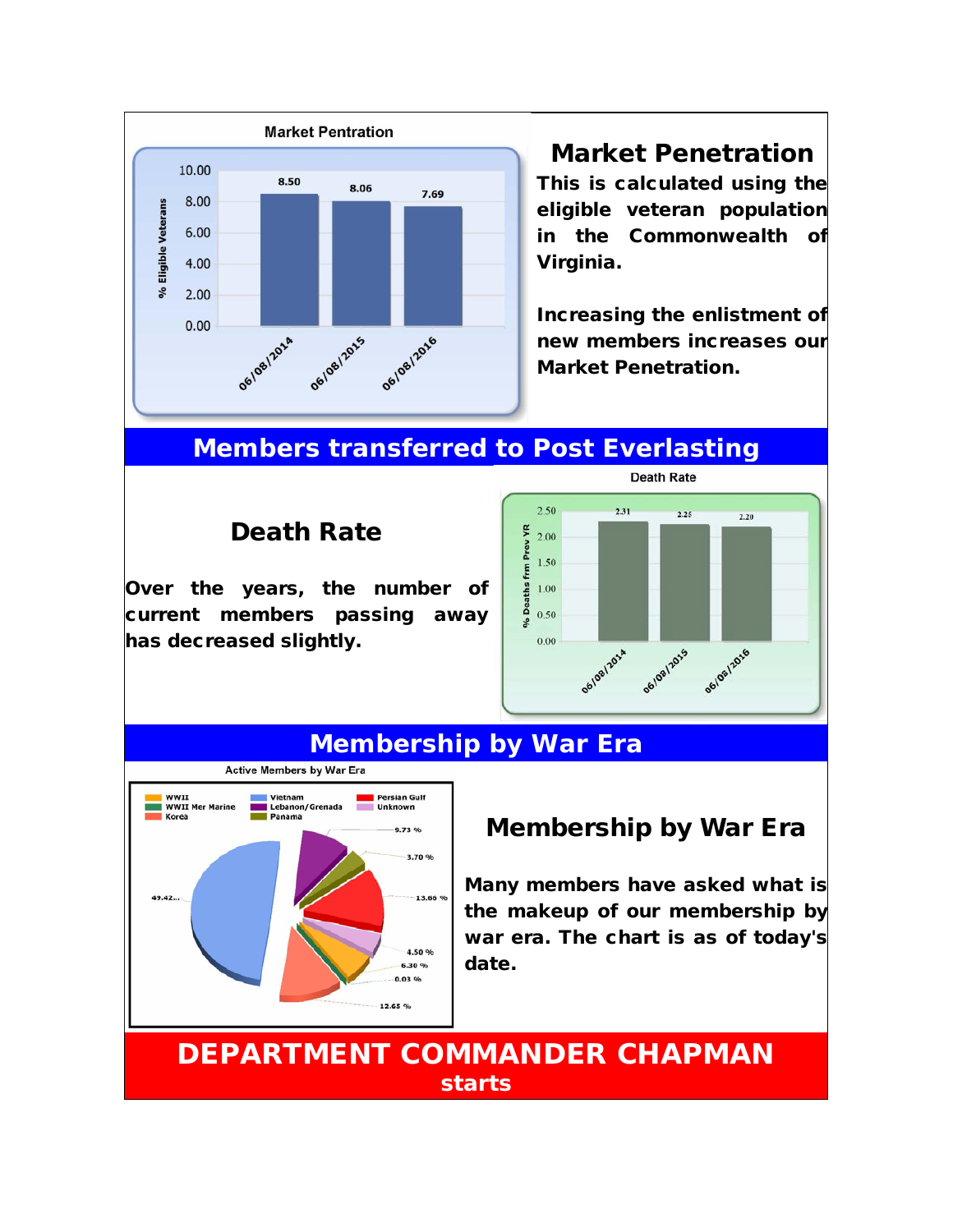# **A MEMBERSHIP RENEWAL AWARDS INITIATIVE**

**Commander Chapman has announced that effective immediately, all RENEWALS of existing Post Members will be counted for the new COMMANDER'S RENEWAL AWARD**

**Any Post Member renewed between May 18th, 2016 to midnight on July 5th, 2016.**

**These awards will monetarily reward Posts, Districts and the Region that RENEW the highest percentage of members not yet renewed for 2016. This includes Posts within the District and Post 141 and Post 141 AD members located within your geographical area by zip code.**

**Award program details will be emailed to the Department Vice Commanders and District Commanders prior to June 10th.**

**RENEWAL REWARD - RENEW EXISTING MEMBERS**

**WE NEED YOUR HELP. PLEASE JOIN WITH YOUR POST AND DISTRICT MEMBERS TO HELP US MAKE A DIFFERENCE !**

**REGIONAL STANDINGS**

**Eastern Region - 94.824% Western Region - 92.718% Northern Region - 92.565%**

**DISTRICT STANDINGS**

**The 3rd District retained First Place The 2nd District retained Second Place The 11th District retained Third Place**

**CONGRATULATIONS**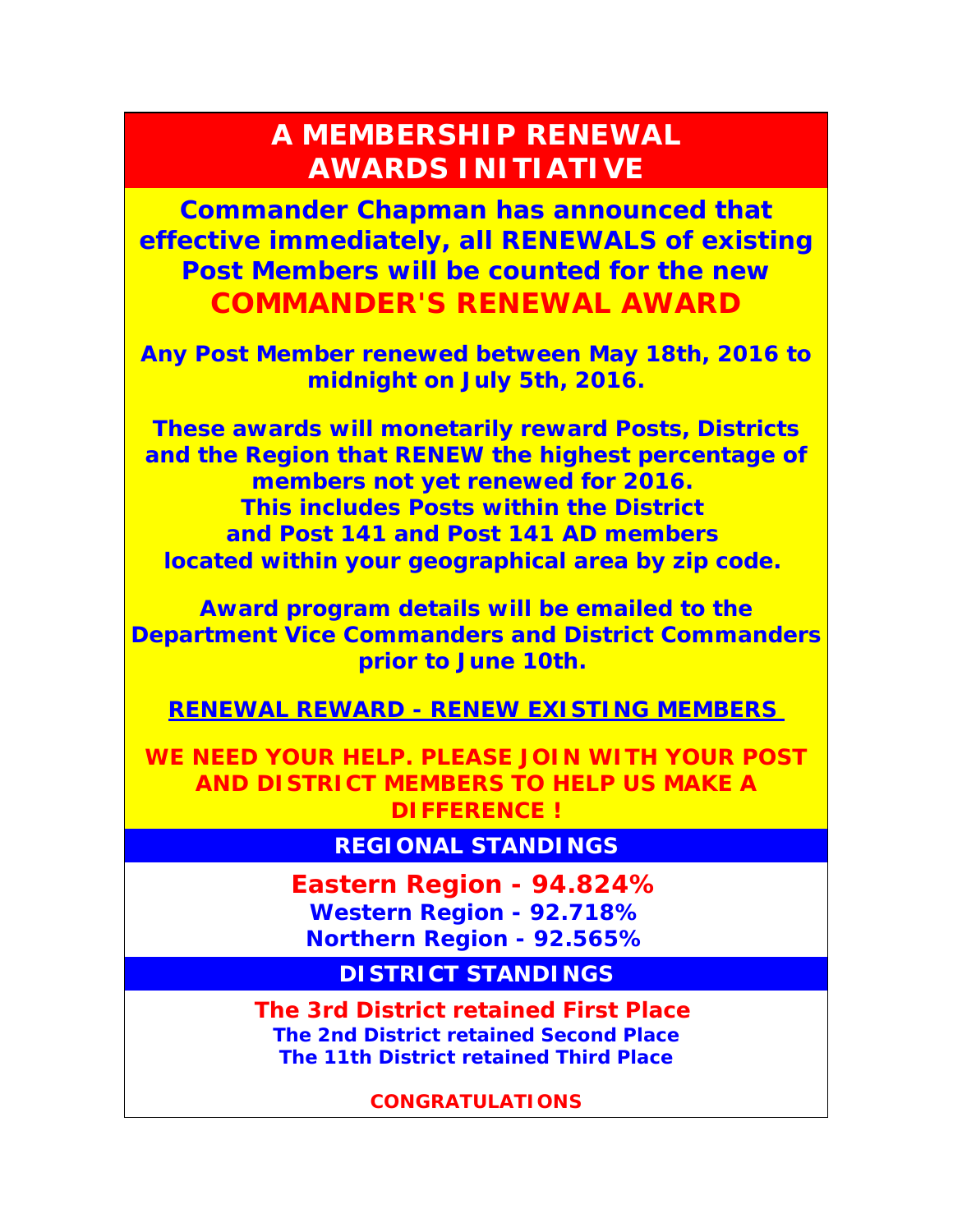**3RD District Cmdr Fanning (67) - 98.280% 2nd District Cmdr Scott (37) - 96.148% 11th District Cmdr Brentlinger (284) - 95.551%**

> *THE TOP FOURTEEN DISTRICTS HAVE ALL REACHED OR EXCEEDED 90% OF GOAL!*

**No changes in the District Standings this week.**

**CONGRATULATIONS - KEEP UP THE GOOD WORK !**

**MEMBERSHIP REPORTS**

**[ALL REPORTS](http://r20.rs6.net/tn.jsp?f=001usTWRMHz0inQZ4pO9pUPeX7fe06uzzNOY-HQeWSxnoxlXL1Bkbj0ry47rzNZeA6Qb34k_6RnjSb-pxEFAxRyVdyReQMPWVrGj_Bb9UltZaDmTuELac9lJzdvByAuraiLTGgCgD20yRZ5JoL26ilvyEqor9-dDqRKqCTelKmNOpYIFOAgm2NEHQOVRQlY-RQiEOFychPk845mwhIl7KNH5KRQ97hPna3BkGs5tbSnz6tLloG_0ILSP_OlgZ-FLEZA6etouv51EO-AqeqhSsTkhw==&c=1h8WDZm-KTRwIOLhXcFFsUd6h18G7IDSeXp2P9URKkZS80KWAC-HpQ==&ch=AtX6VZs0_7fxWV9VB8LREADMF9MTrjPIJ1dNvEvGWqyH6a0S1S9-LQ==)**

**[Regions & Districts with Market Penetration](http://r20.rs6.net/tn.jsp?f=001usTWRMHz0inQZ4pO9pUPeX7fe06uzzNOY-HQeWSxnoxlXL1Bkbj0ry47rzNZeA6Qt3n9HW177nYyWn8--lxJ_E9LPMffUIyq5-KvMCukLoR3ixZyqQ_HMvkeAPWzn3N_kxFabuLAMlgm41W2PwCmgbGSHd6qwUrhqXqzJKTqKKMbupS6msGkZx7gXQ9jRYVmLFG0seKJ4xq30SOCwG3UsVPj0Y6KJ9R7irHrbT8IM24yDdOFfK2Ns-SwGgCRBjUYrMyAvCYUXbhQNAmkIQsOzCAz-JoVL4uHwHPMKL2KZOhUiVS60nQZmPE5wl6bEFR_Zg6okhUiTOlMA5xvsNHQgHBXBOkwGWGmdw3y_oI-_kM=&c=1h8WDZm-KTRwIOLhXcFFsUd6h18G7IDSeXp2P9URKkZS80KWAC-HpQ==&ch=AtX6VZs0_7fxWV9VB8LREADMF9MTrjPIJ1dNvEvGWqyH6a0S1S9-LQ==)**

**[Posts by Percent Goal](http://r20.rs6.net/tn.jsp?f=001usTWRMHz0inQZ4pO9pUPeX7fe06uzzNOY-HQeWSxnoxlXL1Bkbj0ry47rzNZeA6QCZZOf6anD7J9hBo_Z7ASw9I0Ruekd4_G_-wX8N0ELWqkwu7vrfMWiSQyj02OSFmwof_AS0HACEd1tx3QDQXNCvsV6tHhojW0PoPrtB4hJrdpB5ch4k0BhuNsIuEr2dJjZJF_UIbXEmP8WyPKafcmLf81SGu8XrtlZMly12VuWgi8eh24AoTeYibW-H4em3z4aR-KWkquuE1rF-dpoGGz51siCYIdnNgqtY8bugQxu6uywcrorRpaduKANCobcPUa0Z9PMy5s3z3YDL0rSCtNjg==&c=1h8WDZm-KTRwIOLhXcFFsUd6h18G7IDSeXp2P9URKkZS80KWAC-HpQ==&ch=AtX6VZs0_7fxWV9VB8LREADMF9MTrjPIJ1dNvEvGWqyH6a0S1S9-LQ==)**

**[Posts by Post Number](http://r20.rs6.net/tn.jsp?f=001usTWRMHz0inQZ4pO9pUPeX7fe06uzzNOY-HQeWSxnoxlXL1Bkbj0ry47rzNZeA6Q5COlvDp1enMMA82vNt0uwhv31SCt-4W8TczMHVK6rTYwLdRQg8jgIZ3uQBdxo032DrOtjJqbGsXit6iSQSv-toAp1lq5h-mSV1pOIAW8G1SJXVLyBzkwGKzYhkmB7rmdwEBrfVaqz0Xmnj489Wq7CHpwVcuejlsQARv9sdGhZqMF0EHKFuNwFCn0K5VQV6y5ux4qhNpEs-4do9eeBO_2HQOS91vtDtllhnx9SV2tihIyO5EJ0l1EK8tiyQNeKHqjObPDMy13MlKINNEzkcQbYQ==&c=1h8WDZm-KTRwIOLhXcFFsUd6h18G7IDSeXp2P9URKkZS80KWAC-HpQ==&ch=AtX6VZs0_7fxWV9VB8LREADMF9MTrjPIJ1dNvEvGWqyH6a0S1S9-LQ==)**

**[Traditional Department Report](http://r20.rs6.net/tn.jsp?f=001usTWRMHz0inQZ4pO9pUPeX7fe06uzzNOY-HQeWSxnoxlXL1Bkbj0ry47rzNZeA6QxWBISs7uiWaG7TfPPkLkfOnmFJoWS8ScJSngliGdmwQX5FwkzhJ8Tf6jjAd1N5Ekqns57dRAyDzqxaMjmqCzQRV4_2W2yrFXbqwjANL-uICXbqJziX6rDGUR6xTnLx_gxrdIjEk0ISiMRmi8pVtaoJARpuPRLL-AxNwYfLJKD5eftpKrwhgQ6h1CzJVOqIu6GgoptsHQDee4RYIyu8DGmLAz4M1kSNCpc2iaXgoRNTLgvWKyp0fNSw__7NeC76OX&c=1h8WDZm-KTRwIOLhXcFFsUd6h18G7IDSeXp2P9URKkZS80KWAC-HpQ==&ch=AtX6VZs0_7fxWV9VB8LREADMF9MTrjPIJ1dNvEvGWqyH6a0S1S9-LQ==)**

**OF INTEREST TO MEMBERS...** 

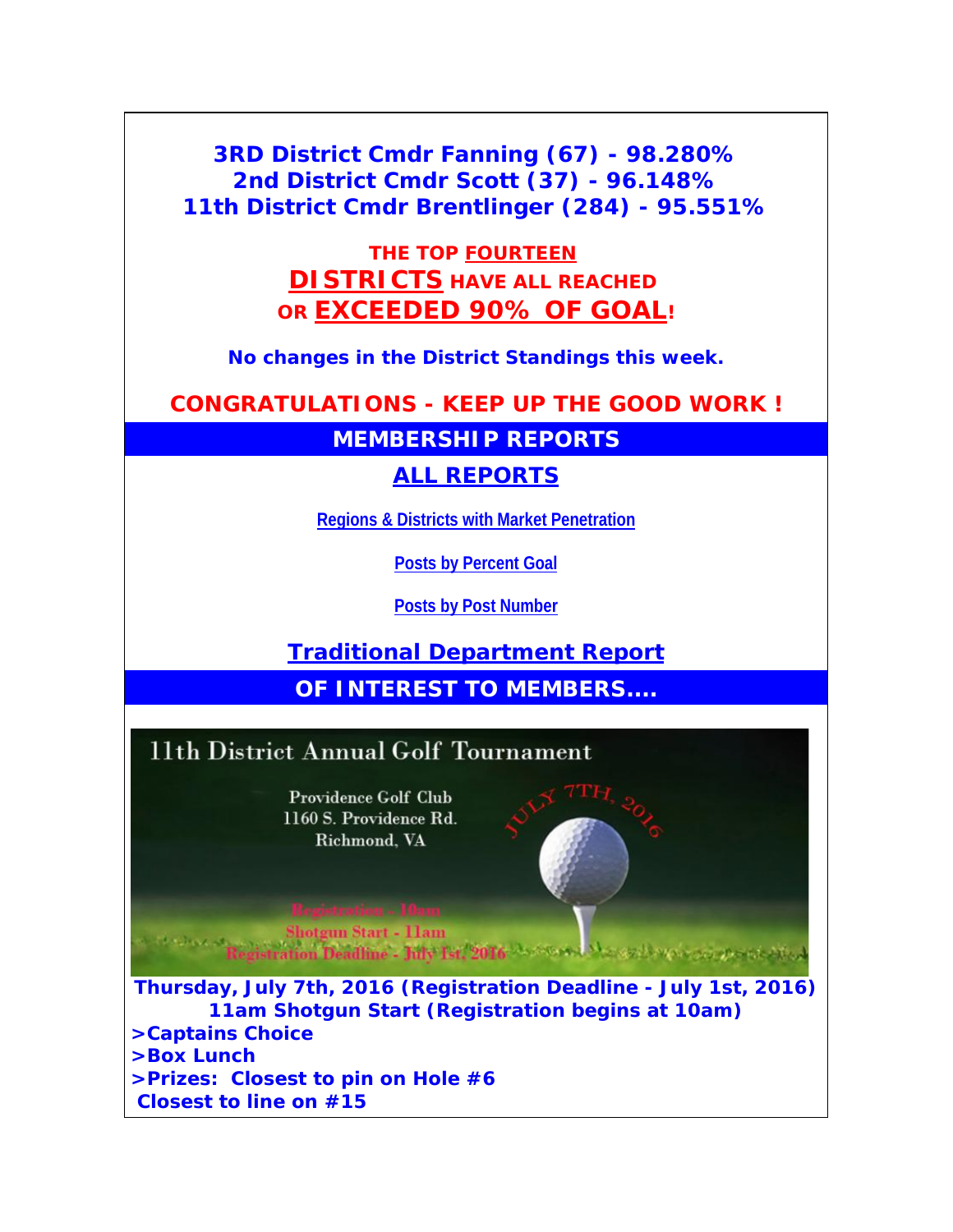ENTRY FEE - \$ 70.00 for an individual \$280.00 Team of four (4) Players (Includes - green fees, cart and unlimited range balls & Box Lunch) Mulligan available for \$5.00 each (4 per person MAX)

#### **For more information contact: Mr. Willie D. Ransom - 804-380-2900**

Make check payable to "Eleventh District" and mail with registration form to:

Carroll Londoner 1533 Monmouth Drive Richmond, VA 23238 **[EMAIL CARROLL LONDONER](mailto:clondoner@verizon.net)**

#### **[DOWNLOAD REGISTRATION FORM](http://r20.rs6.net/tn.jsp?f=001usTWRMHz0inQZ4pO9pUPeX7fe06uzzNOY-HQeWSxnoxlXL1Bkbj0r8ffoRDRU9rEu6AAEXxU8nj1fClgcTJsOnDIrxuHe5o4HxB9VzADW2cdzmNUlfJI4ahJcVqjSAkiCUj1-yXEjxCWKxIfesX7qfyV2vD7KYrBAj6rwRcpa39t3RsoOEULj5l-SUE-6HtXSnngWhTOh_Bycm3WPQsn-ZqYAj2DGkKzKb6_4ZS8LPPN0XwumjNNuvtJRoJMjZCnSYR77R0LYhORg8nAMRB28AxuD88XJGoa57EX5olqv15yBbmvT4qrOb_SkRX3Yl_15LCVYUPTvnVCHVvNZCESmckEnpIr1_6PKoH2iRGsCbgrmyD2TcHx00RM-fQU4QYGbAWhWxcbPUw=&c=1h8WDZm-KTRwIOLhXcFFsUd6h18G7IDSeXp2P9URKkZS80KWAC-HpQ==&ch=AtX6VZs0_7fxWV9VB8LREADMF9MTrjPIJ1dNvEvGWqyH6a0S1S9-LQ==)**



**American Legion Riders from across the country met at Fairfax Post 177 to remember the fallen, honor Gold Star Families and ride in Rolling Thunder.**

"We have a pretty large committee that does it," said **Mike Nicholas**, Post 177's Rolling Thunder Committee chairman and head road captain. "I'm like a gardener. I just kind of pour water on stuff and it grows. We have a whole bunch of folks who do a lot of work."

#### **AMERICAN LEGION LICENSE PLATE**

This project is ongoing. We need more applicants to meet our required goal of 450

#### **[THE APPLICATION](http://r20.rs6.net/tn.jsp?f=001usTWRMHz0inQZ4pO9pUPeX7fe06uzzNOY-HQeWSxnoxlXL1Bkbj0r9Npvh8HkzEckGfde_vBEE42gUW7RoLuGVko9whi8VN5n3ePg_ON4SmylRzERdl_SrU8r4O4Wp1CqkRewgEUnsjAGsGWodsq5gw-mf82TDNT0n73QsPGnz_t2S3K2vRLLB9Nv0CmrakhvzQWkNgij4GZy6kzfhRP-KN6ws_KkLS5oZyLnzKVaq7CZtokyaSoI71qizpZXmr0JBRuYZaB0B2v7uq1kgPYdg==&c=1h8WDZm-KTRwIOLhXcFFsUd6h18G7IDSeXp2P9URKkZS80KWAC-HpQ==&ch=AtX6VZs0_7fxWV9VB8LREADMF9MTrjPIJ1dNvEvGWqyH6a0S1S9-LQ==)**



**BOYS NATION sparks political interest**

**2015 American Legion Boys** 



The policy change was especially helpful for Vietnam veterans, whose post-service PTSD diagnoses had not been recognized by the BCM/NR up to that point. Unfortunately, the memo did not explicitly allow veterans who had been denied under the old rules to reapply under the new rules. To correct this error, DOD issued a memo on February 24, 2016, clarifying that those veterans may reapply under the new policy. It also waives the statute of limitations in those cases. If you or someone you know wishes to apply for a discharge upgrade under this policy.